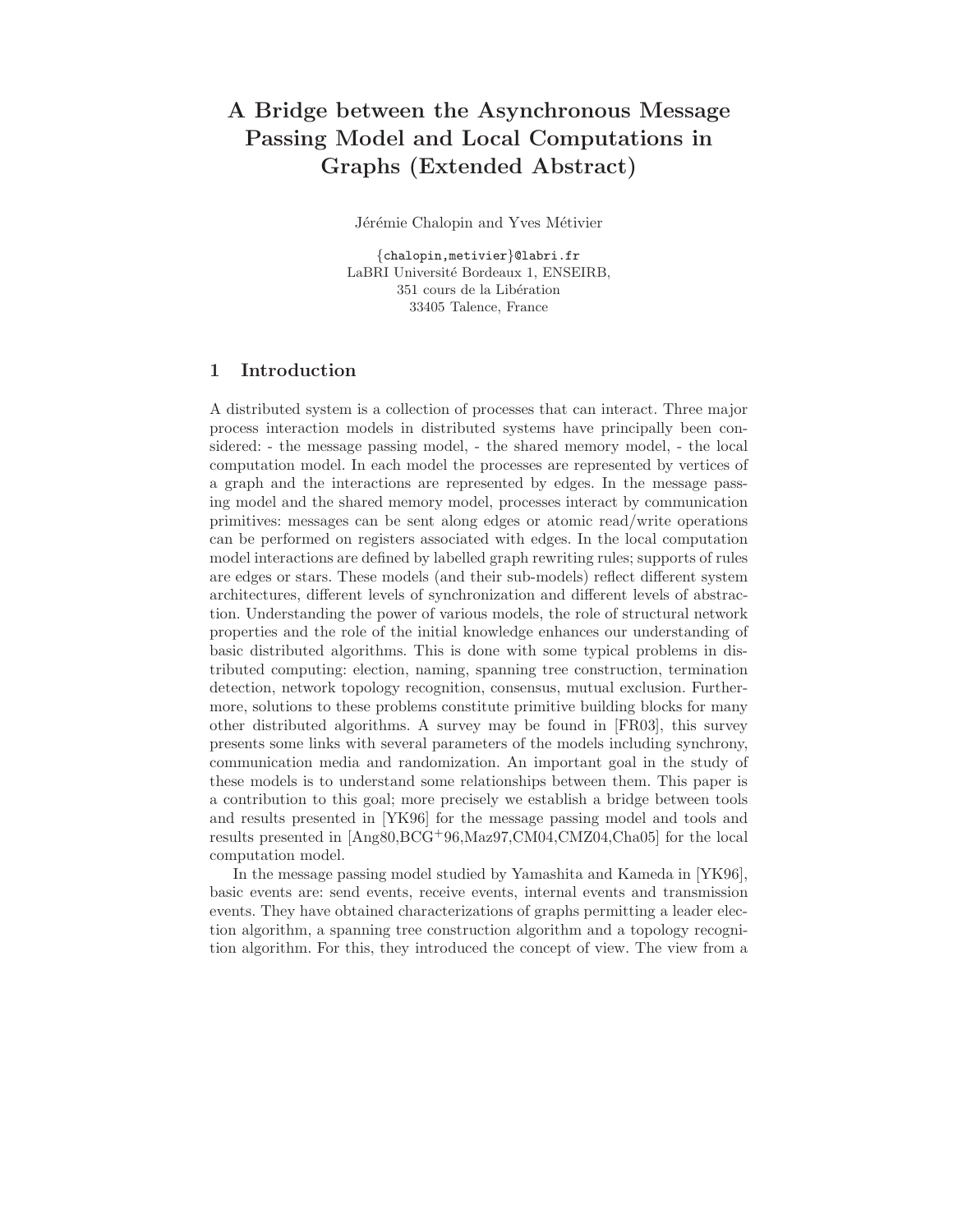vertex v of a graph  $G$  is an infinite labelled tree rooted in v obtained by considering all labelled walks in  $G$  starting from  $v$ . The characterizations use also the notion of symmetricity. The symmetricity of a graph depends on the number of vertices that have the same view. The local computation model has been studied intensively since the pioneer work of Angluin [Ang80]. A basic event changes the state attached to one vertex or the states of a group of neighbouring vertices. The new state depends on the state of one neighbour or depends on the states of a group of neighbours (some examples are presented in [RFH72,BV99,BCG<sup>+</sup>96]). Characterizations of graphs, for the existence of an election algorithm, have been obtained using classical combinatorial material like the notions of fibration and of covering: special morphisms which ensure isomorphism of neighbourhoods of vertices or arcs. Some effective characterizations of computability of relations in anonymous networks using fibrations and views are given in [BV01]. The new state of a vertex must depend on the previous state and on the states of the in-neighbours.

The Election Problem and the Naming Problem. The election problem is one of the paradigms of the theory of distributed computing. It was first posed by LeLann [LeL77]. A distributed algorithm solves the election problem if it always terminates and in the final configuration exactly one process is marked as elected and all the other processes are non-elected. Moreover, it is supposed that once a process becomes elected or non-elected then it remains in such a state until the end of the algorithm. Election algorithms constitute a building block of many other distributed algorithms. The naming problem is another important problem in the theory of distributed computing. The aim of a naming algorithm is to arrive at a final configuration where all processes have unique identities. Being able to give dynamically and in a distributed way unique identities to all processes is very important since many distributed algorithms work correctly only under the assumption that all processes can be unambiguously identified. The enumeration problem is a variant of the naming problem. The aim of a distributed enumeration algorithm is to assign to each network vertex a unique integer in such a way that this yields a bijection between the set  $V(G)$  of vertices and  $\{1, 2, \ldots, |V(G)|\}.$ 

The Main Results. In Section 3 we introduce a new labelled directed graph which encodes a network in which processes communicate by asynchronous message passing with a symmetric port numbering. The basic events (send, receive, internal, transmission) are encoded by local computations on arcs. From this directed graph, we deduce necessary conditions for the existence of an election (and a naming) algorithm on a network (Proposition 4). The conditions are also sufficient (Theorem 1): we give a naming (and an election) algorithm in Section 5 (Algorithm 1). This algorithm is totally asynchronous (the Yamashita and Kameda algorithm needs a pseudo-synchronization). Furthermore, our algorithm does not need the FIFO property of channels (i.e., it does not require that messages are received in the same order as they have been sent). The size of the buffer does not interfere in the impossibility proof for the election. Moreover, we present a fully polynomial algorithm. Given a graph  $G$  with  $n$  vertices and  $m$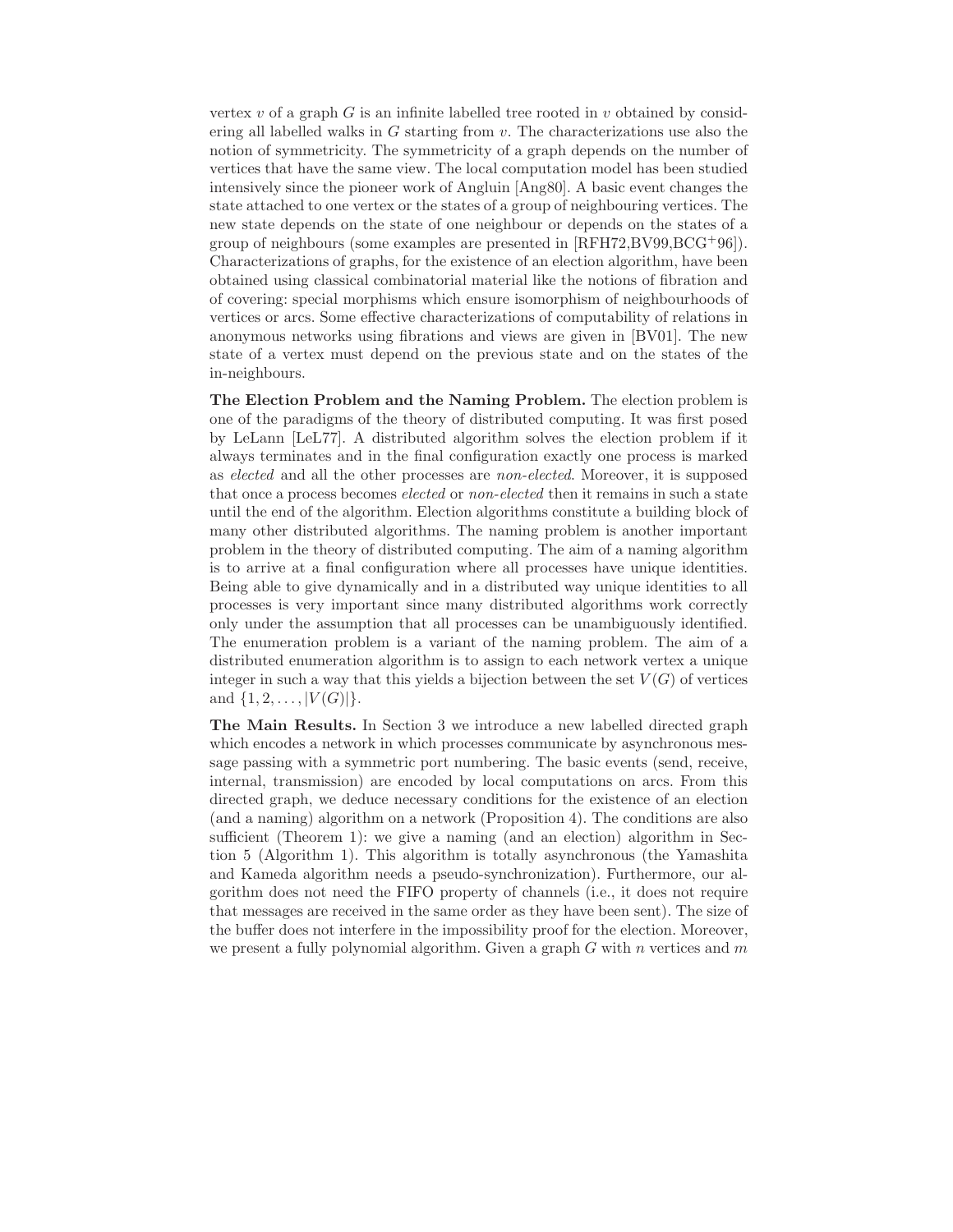edges, in Yamashita and Kameda algorithm the size of each message can be  $2^n$ whereas in our algorithm the size is bounded by  $O(m \log n)$  and the number of messages is  $O(m^2n)$ . Another consequence of this bridge between these models is a direct characterization of graphs having a symmetricity equal to 1 in the sense of Yamashita and Kameda using the notion of covering. The same techniques can be applied to some other problems such as spanning tree computation or the topology recognition problem. We can note also that our algorithm may elect even if the necessary condition is not verified: in this case an interesting problem is the study of the probability of this event.

### 2 Preliminaries

The notations used here are essentially standard. The definitions and main properties are presented in [BV02]. We consider finite, undirected, connected graphs having possibly self-loops and multiple edges,  $G = (V(G), E(G), Ends)$ , where  $V(G)$  denotes the set of vertices,  $E(G)$  denotes the set of edges and Ends is a map assigning to every edge two vertices: its ends. A symmetric digraph  $(V, A, s, t)$  is a digraph endowed with a symmetry, that is, an involution  $Sym : A \to A$  such that for every  $a \in A : s(a) = t(Sym(a))$ . Labelled graphs will be designated by bold letters like **G**, **H**, ... If **G** =  $(G, \lambda)$  is a labelled graph then G denotes the underlying graph and  $\lambda$  denotes the labelling function. The labelling may encode any initial process knowledge. Examples of such knowledge include: (a bound on) the number of processes, (a bound on) the diameter of the graph, the topology, identities or partial identities, distinguished vertices. The notion of fibration and of of covering are fundamental in this work.

**Definition 1.** A fibration between the digraphs D and D' is a morphism  $\varphi$  from D to D' such that for each arc a' of  $A(D')$  and for each vertex v of  $V(D)$  such that  $\varphi(v) = v' = t(a')$  there exists a unique arc a in  $A(D)$  such that  $t(a) = v'$ and  $\varphi(a) = a'$ .

The arc  $a$  is called the lifting of  $a'$  at  $v$ ,  $D$  is called the total digraph and D' the base of  $\varphi$ . We shall also say that D is fibred (over D'). In the sequel directed graphs are always strongly connected and total digraphs non empty thus fibrations will be always surjective.

**Definition 2.** An opfibration between the digraphs  $D$  and  $D'$  is a morphism  $\varphi$  from D to D' such that for each arc a' of  $A(D')$  and for each vertex v of  $V(D)$  such that  $\varphi(v) = v' = s(a')$  there exists a unique arc a in  $A(D)$  such that  $s(a) = v$  and  $\varphi(a) = a'$ . A covering projection is a fibration that is also an opfibration.

If a covering projection  $\varphi : D \to D'$  exists, D is said to be a covering of D' via  $\varphi$ . Covering projections verify:

**Proposition 1.** A covering projection  $\varphi : D \to D'$  with a connected base and a nonempty covering is surjective; moreover, all the fibres have the same cardinality. This cardinality is called the number of sheets of the covering.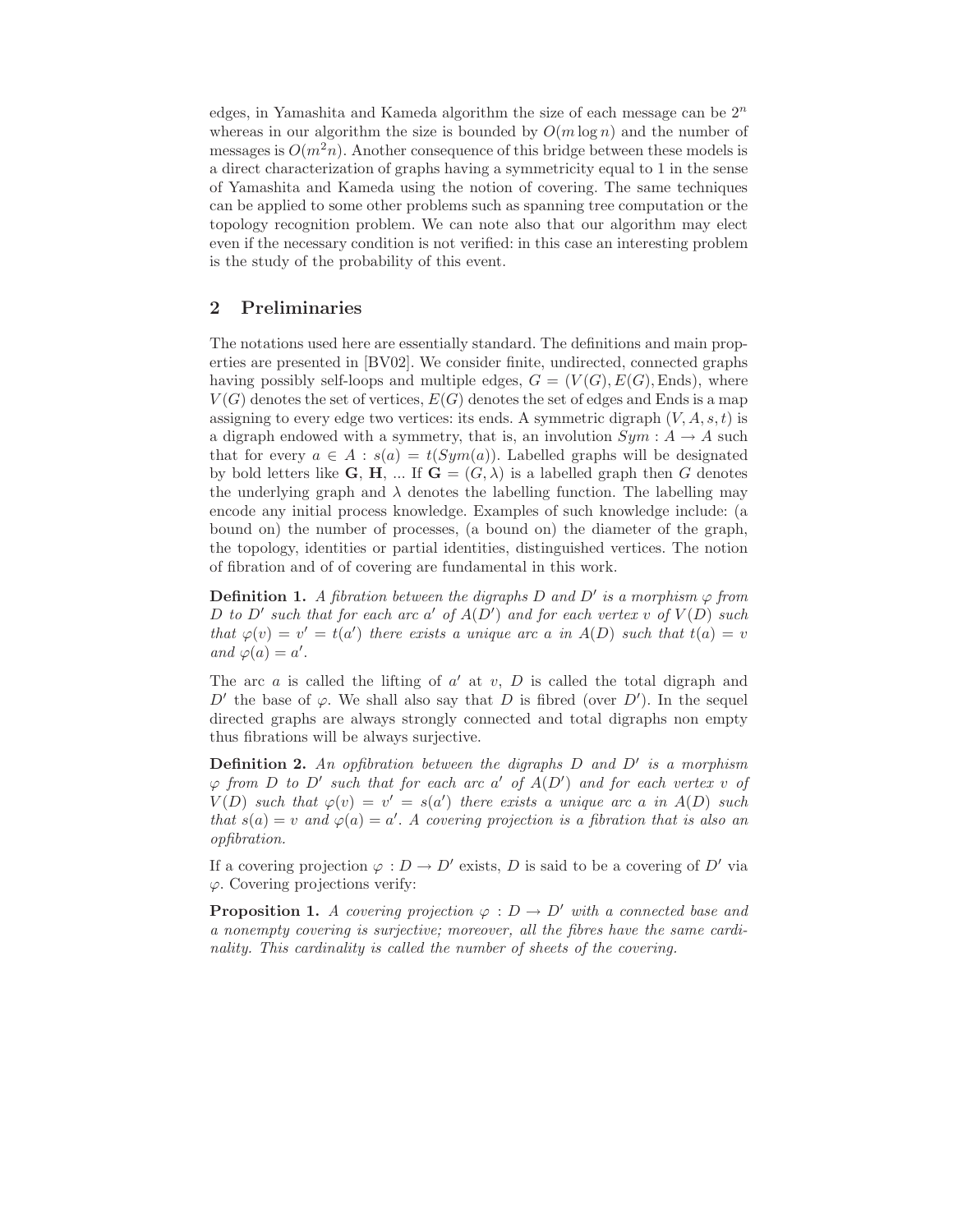A digraph  $D$  is covering prime if there is no digraph  $D'$  not isomorphic to  $D$  such that D is a covering of D' (i.e., D is a covering of D' implies that D is isomorphic to  $D'$ ). Let  $D$  and  $D'$  be two digraphs such that  $D$  is a surjective covering of D' via  $\varphi$ . If D' has no self-loop then for each arc  $a \in A(D)$ :  $\varphi(s(a)) \neq \varphi(t(a))$ . Finally the following property is a direct consequence of the definitions and it is fundamental in the sequel of this paper :

**Proposition 2.** Let  $D$  and  $D'$  be two digraphs such that  $D'$  has no self-loop and D is a surjective covering of D' via  $\varphi$ . If  $a_1 \neq a_2$  and  $a_1, a_2 \in \varphi^{-1}(a')$  $(a' \in A(D'))$  then  $Ends(a_1) \cap Ends(a_2) = \emptyset$ .

The notions of fibrations and of coverings extend to labelled digraphs in an obvious way: the morphisms must preserve the labelling. Examples of coverings are given in Figures 1 and 2.

Local Computations on Arcs. In this paper we consider labelled digraphs and we assume that local computations modify only labels of vertices. Digraph relabelling systems on arcs and more generally local computations on arcs satisfy the following constraints, that arise naturally when describing distributed computations with decentralized control:  $-(C1)$  they do not change the underlying digraph but only the labelling of vertices, the final labelling being the result of the computation (*relabelling relations*),  $-(C2)$  they are *local*, that is, each relabelling step changes only the label of the source and the label of the target of an arc,  $-(C3)$  they are *locally generated*, that is, the applicability of a relabelling rule on an arc only depends on the label of the arc, the labels of the source and of the target (locally generated relabelling relation). The relabelling is performed until no more transformation is possible, i.e., until a normal form is obtained. Let  $\mathcal R$ be a locally generated relabelling relation,  $\mathcal{R}^*$  stands for the reflexive-transitive closure of  $\mathcal R$ . The labelled digraph **D** is  $\mathcal R$ -irreducible (or just irreducible if  $\mathcal R$ is fixed) if there is no  $D_1$  such that  $D \mathcal{R} D_1$ .

# 3 From Asynchronous Message Passing to Local Computations on Arcs

The model. Our model follows standard models for distributed systems given in [AW98,Tel00]. The communication model is a point-to-point communication network which is represented as a simple connected undirected graph where vertices represent processes and two vertices are linked by an edge if the corresponding processes have a direct communication link. Processes communicate by message passing, and each process knows from which channel it receives a message or it sends a message. An edge between two vertices  $v_1$  and  $v_2$  represents a channel connecting a port i of  $v_1$  to a port j of  $v_2$ . We consider the asynchronous message passing model: processes cannot access a global clock and a message sent from a process to a neighbour arrives within some finite but unpredictable time.

From Undirected Labelled Graphs to Labelled Digraphs. A first approximation of a network, with knowledge about the structure of the underlying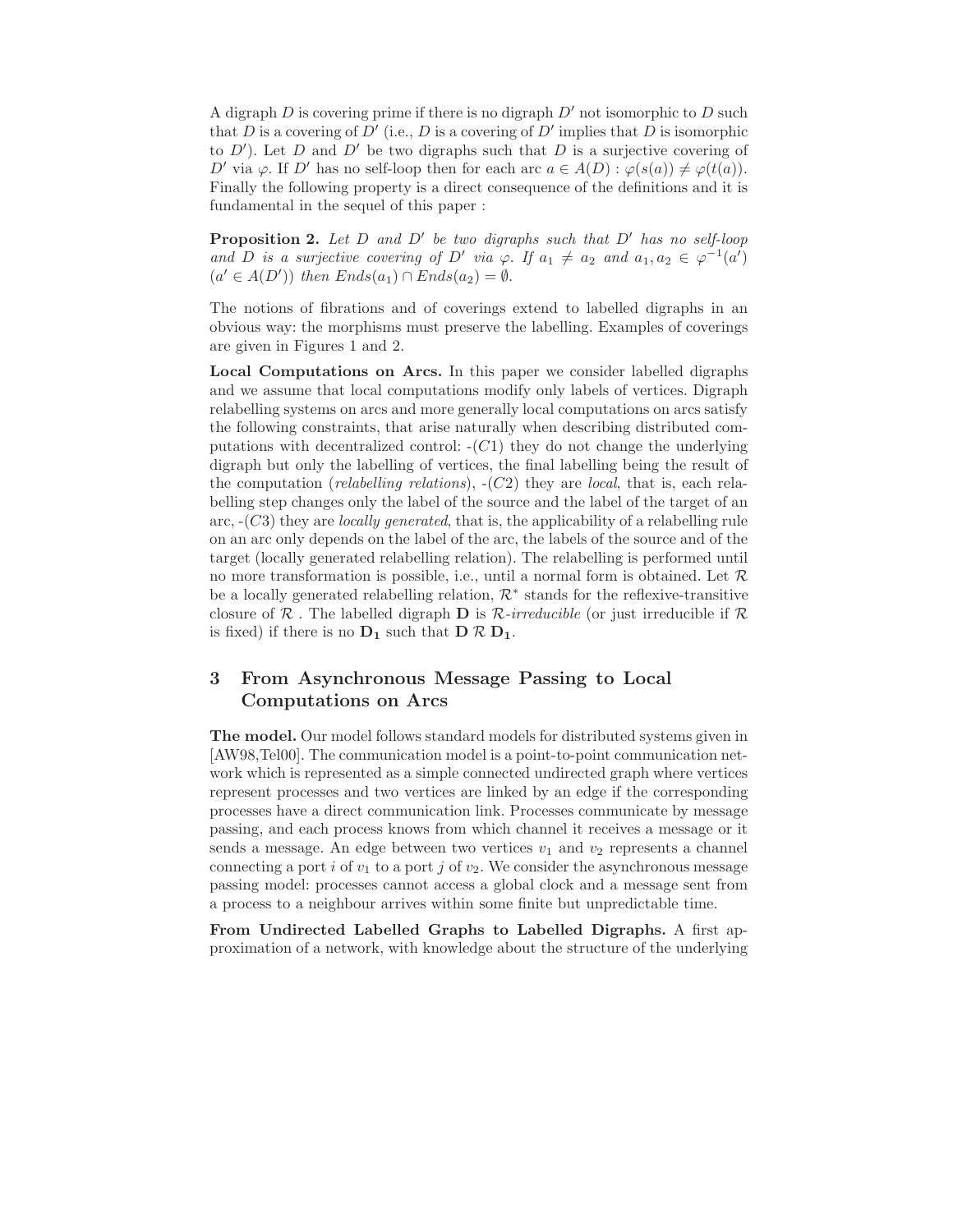graph, is a simple labelled graph  $\mathbf{G} = (V(\mathbf{G}), E(\mathbf{G}))$ . We associate to this undirected labelled graph a labelled digraph  $\overleftrightarrow{\mathbf{G}} = (V(\overrightarrow{\mathbf{G}}), A(\overrightarrow{\mathbf{G}}))$  defined in the following way. (This construction is illustrated in Figure 1 and in Figure 2).



**Fig. 1.** We adopt the following notation conventions for vertices of  $(\vec{G}, \kappa_G, Num_G)$ and  $(H, \kappa_H, Num_H)$ . A black-circle vertex corresponds to the label **process**, a square vertex corresponds to the label send, a diamond vertex corresponds to the label **transmission**, and a square-dot vertex corresponds to the label **receive**. The digraph  $(G, \kappa_G, Num_G)$  is a covering of  $(H, \kappa_H, Num_H)$  and the port numbering is symmetric. Thus there is no election algorithm for G.

Let u and v be two vertices of **G** such that u and v are neighbours, we associate to the edge  $\{u, v\}$  the set  $V_{\{u, v\}}$  of 6 vertices denoted  $\{output(u, v), t(u, v),$  $inbuf(u,v), outbuf(v,u), t(v,u), inbuf(v,u)\},$  and the set  $A_{\{u,v\}}$  of 8 arcs defined by:  $\{(u, outbuf(u, v)), (outbuf(u, v), t(u, v)), (t(u, v), inbuf(u, v)),$  $(inbuf(u, v), v), (v, outbuf(v, u)), (outbuf(v, u), t(v, u)), (t(v, u), inbuf(v, u)),$  $(inbuf(v,u),u)\}.$ 

Finally,  $V(\overrightarrow{G}) = V(G) \cup ($  $\bigcup_{\{u,v\}\in E(G)} V_{\{u,v\}}$  and  $A(\overleftrightarrow{\mathbf{G}}) = \bigcup_{\{u,v\}\in \Xi} V_{\{u,v\}}$  $\bigcup_{\{u,v\} \in E(G)} A_{\{u,v\}}.$ 

The arc  $(u, outbuf(u, v))$  is denoted  $out(u, v)$ , receiver $(out(u, v))$  is the vertex v, and the arc  $(inbuf(v,u),u)$  is denoted by  $in(v,u)$ .

If  $\mathbf{G} = (G, \lambda)$  then  $\mathbf{\overline{G}} = (\overline{G}, \lambda_{\overline{G}})$  where  $\lambda_{\overline{G}}(v) = \lambda(v)$  for each  $v \in V(G)$ .

In the sequel we consider digraphs obtained by this construction; in general networks are anonymous: vertices have no name. Nevertheless we need to memorize the meaning (semantic) of vertices thus we label vertices of  $\tilde{G}$  with a labelling function  $\kappa$ , the set of labels is: {process, send, receive, transmission}, - if a vertex x of  $V(\overleftrightarrow{\mathbf{G}})$  corresponds to a vertex u of  $V(G)$  then  $\kappa(x) =$  **process**, - if a vertex x of  $V(\vec{G})$  corresponds to a vertex of the form  $outbuf(u,v)$  then  $\kappa(x)$  = send, - if a vertex x of  $V(\tilde{G})$  corresponds to a vertex of the form  $int(u, v)$  then  $\kappa(x) = \textbf{receive}$ , - if a vertex x of  $V(\overrightarrow{G})$  corresponds to a vertex of the form  $t(u, v)$  then  $\kappa(x) =$  **transmission**. Using a new label *neutral*,  $\kappa$ is extended to  $(V(\vec{G}), A(\vec{G}))$ . We denote by  $\mathcal E$  the map which associates to a labelled graph G the labelled digraph  $\mathcal{E}(\mathbf{G}) = (\overrightarrow{\mathbf{G}}, \kappa)$  described above.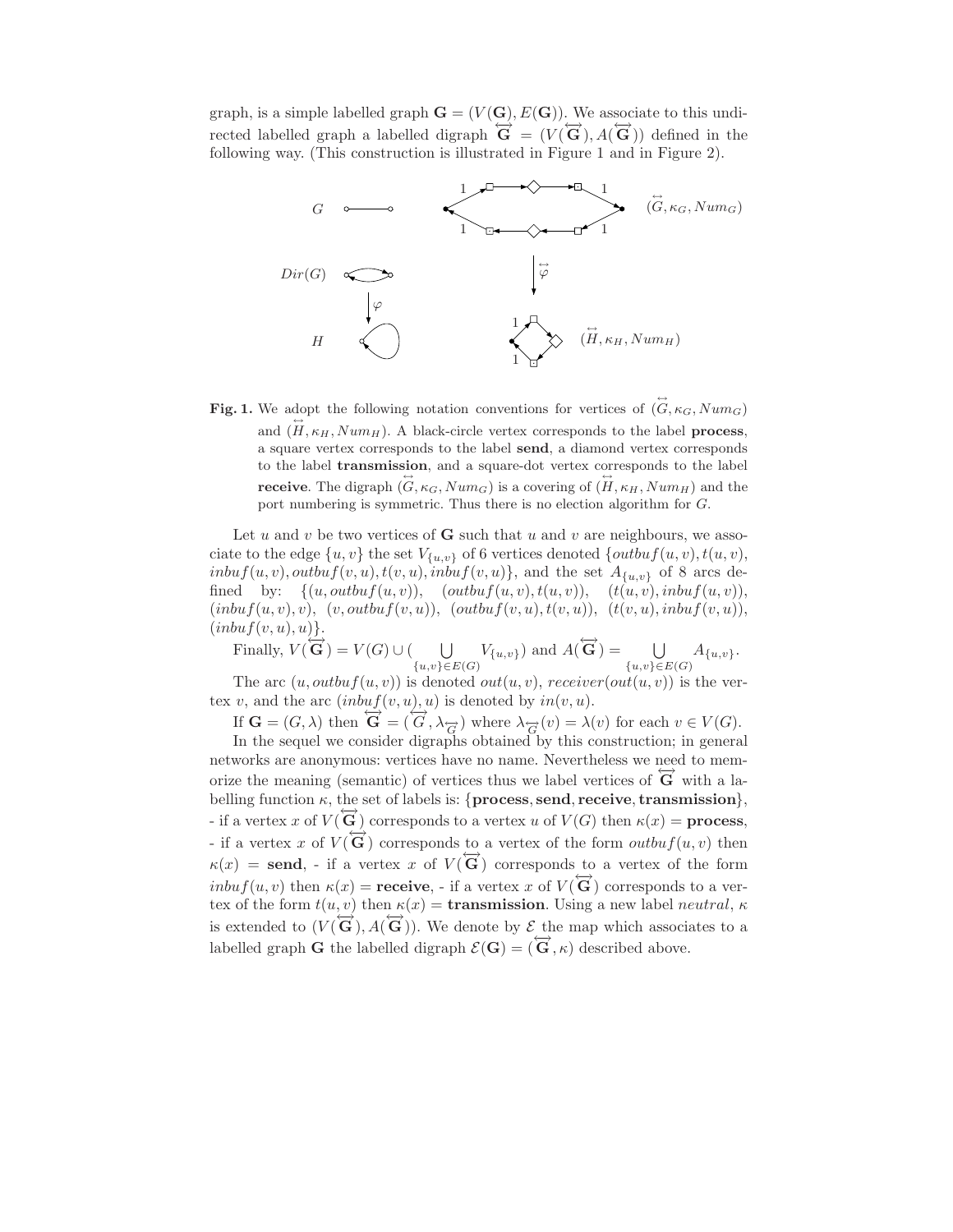Two adjacent vertices of  $\mathcal{E}(\mathbf{G}) = (\overleftrightarrow{\mathbf{G}}, \kappa)$  have different labels thus if the digraph  $\mathcal{E}(\mathbf{G}) = (\overrightarrow{\mathbf{G}}, \kappa)$  is a covering of a digraph **D** then **D** has no self-loop.



Fig. 2. With the notation conventions of Figure 1, we deduce from the covering relation and the symmetry of the port numbering that there is no election algorithm for the graph  $G'$ . With the same argument the same result is obtained for any ring.

Remark 1. By the insertion of special vertices in arcs and the labelling of vertices, we define a transformation  $\mathcal{E}'$  such that  $(\mathbf{G}, \kappa)$  can be obtained directly from  $Dir(G)$ , i.e.,  $\mathcal{E}'(Dir(G)) = (\overleftrightarrow{G}, \kappa)$ . Furthermore if  $Dir(G)$  is a covering of a labelled digraph **D** then  $(\vec{G}, \kappa)$  is a covering of  $\mathcal{E}'(\mathbf{D})$ .

Port Numbering and Symmetric Port Numbering. We can notice, that for a digraph  $\mathcal{E}(\mathbf{G}) = (\overline{\mathbf{G}}, \kappa)$ , if we consider a vertex x labelled **process** then  $deg^+(x) = deg^-(x)$ . Each process knows from which channel it receives a message or it sends a message, that is, each process assigns numbers to its ports. Thus we consider a labelling Num of arcs of  $\mathcal{E}(G)$  coming into or going out of vertices labelled **process** such that for each vertex  $x$  labelled **process** the restriction of Num assigns to each outgoing arc a unique integer of  $[1, deg^+(x)]$ and assigns to each arc coming into a unique integer of  $[1, deg<sup>-</sup>(x)]$ , such a labelling is a local enumeration of arcs incident to process vertices and it is called a port numbering. In a message passing system the communication is done over communication channels. A channel provides a bidirectional connection between two processes. Finally, the topology is encoded by an undirected graph G where an edge corresponds to a channel. Let  $v$  be a vertex of  $G$ , the port numbering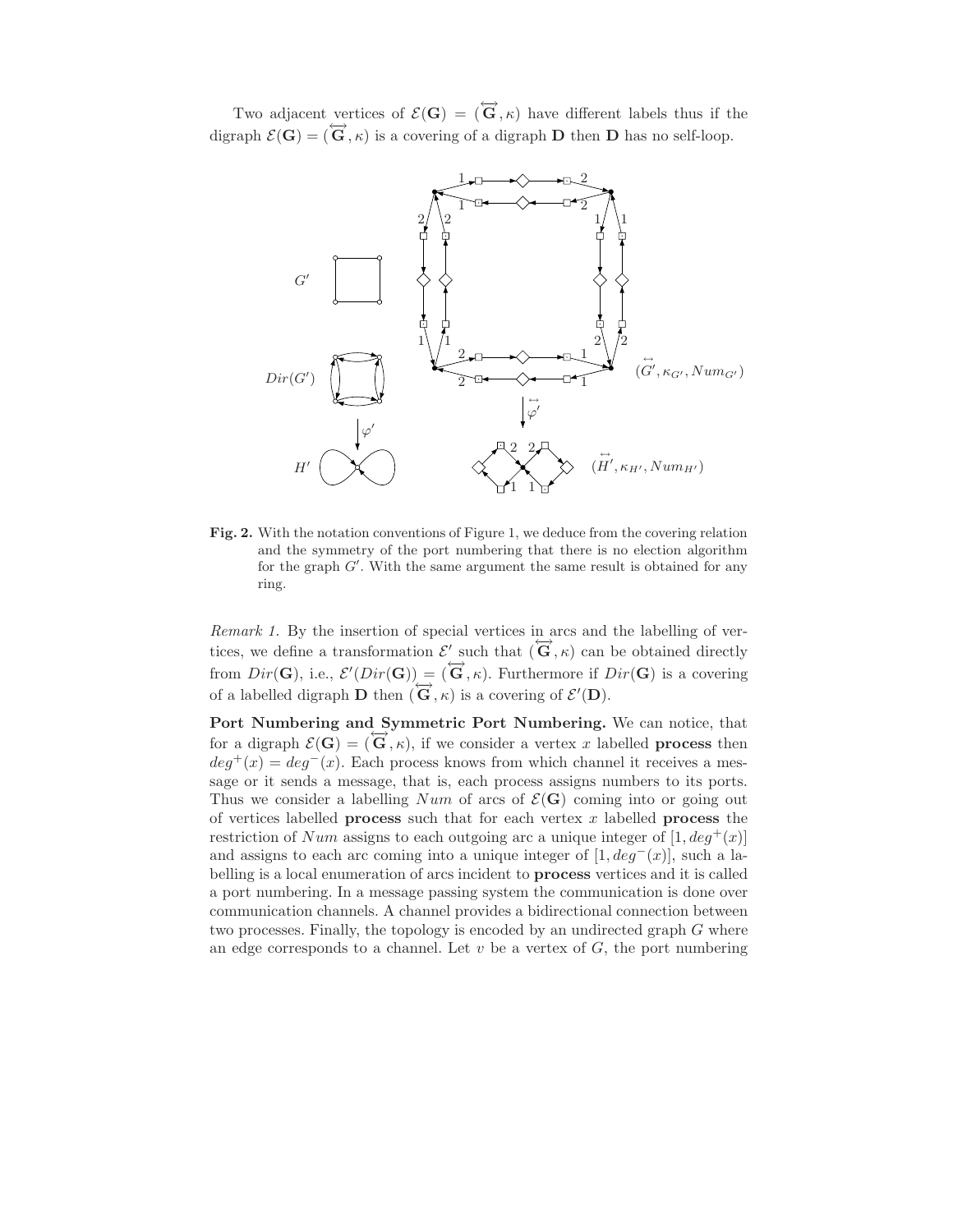for the vertex  $v$  is defined by an enumeration of edges incident to the vertex v, this enumeration induces an enumeration of the arcs of  $(G, \kappa)$ . This enumeration is symmetric, i.e.,  $Num$  verifies for each arc of the form  $out(u, v)$ :  $Num(out(u, v)) = Num(in(v, u))$ ; this condition is called the symmetry of the port numbering (or equivalently of  $Num$ ). Such a port numbering is said symmetric. Again, using the special label *neutral*, Num is considered as a labelling function of  $\mathcal{E}(\mathbf{G})$ . The graph  $(\mathbf{G}, \kappa, Num)$  is denoted by  $\mathcal{H}(\mathbf{G})$ . The hypothesis of the symmetry of the port numbering is done in [YK96] and it corresponds to the complete port awareness model in [BCG<sup>+</sup>96].

Basic Instructions. As in [YK96] (see also [Tel00] pp. 45-46), we assume that each process, depending on its state, either changes its state, or receives a message via a port or sends a message via a port. Let Inst be this set of instructions. This model is equivalent to the model of local computations on arcs with respect to the initial labelling as it is depicted in the following remark.

*Remark 2.* Let **G** be a labelled graph, let  $\mathcal{H}(\mathbf{G}) = (\overrightarrow{\mathbf{G}}, \kappa, Num)$  be the labelled digraph obtained from **G**. The labelled digraph  $\mathcal{H}(\mathbf{G})$  enables to encode the following events using local computations on arcs: - an internal event "a process changes its state" can be encoded by a relabelling rule concerning a vertex labelled **process**, - a send event "the process  $x$  sends a message via the port i" can be encoded by a relabelling rule concerning an arc of the form  $(x, y)$ with  $\kappa(x) =$  process,  $\kappa(y) =$  send and  $Num((x, y)) = i$ , - a receive event "the process  $y$  receives a message via the port  $i^{\prime\prime}$  can be encoded by a relabelling rule concerning an arc of the form  $(x, y)$  with  $\kappa(x) = \textbf{receive}, \kappa(y) = \textbf{process}$ and  $Num((x, y)) = i$ , - an event concerning the transmission control can be encoded by a relabelling rule concerning an arc of the form  $(x, y)$  or  $(y, z)$  with  $\kappa(x)$  = send,  $\kappa(y)$  = transmission and  $\kappa(z)$  = receive.

The Election and the Naming Problems. Consider a network G with a symmetric port numbering  $Num$ . An algorithm  $A$  is an election algorithm for  $(\vec{G}, \kappa, Num)$  if each execution of A on G with the port numbering Num successfully elects a process. We are particularly interested in characterizing the networks that admit an election algorithm whatever the symmetric port numbering is. We say that an algorithm  $A$  is an election algorithm for a graph G if for each symmetric port numbering  $Num, A$  is an election algorithm for  $(\vec{G}, \kappa, Num)$ . We will use the same conventions for the naming problem.

# 4 A Necessary Condition for the Election Problem and the Naming Problem

First, we present a fundamental lemma which connects coverings and locally generated relabelling relations on arcs. It is the natural extension of the Lifting Lemma [Ang80] and it is a direct consequence of Proposition 2.

**Lemma 1 (Lifting Lemma).** Let  $\mathcal{R}$  be a locally generated relabelling relation on arcs and let  $D_1$  be a covering of the digraph  $D'_1$  via the morphism  $\gamma$ ; we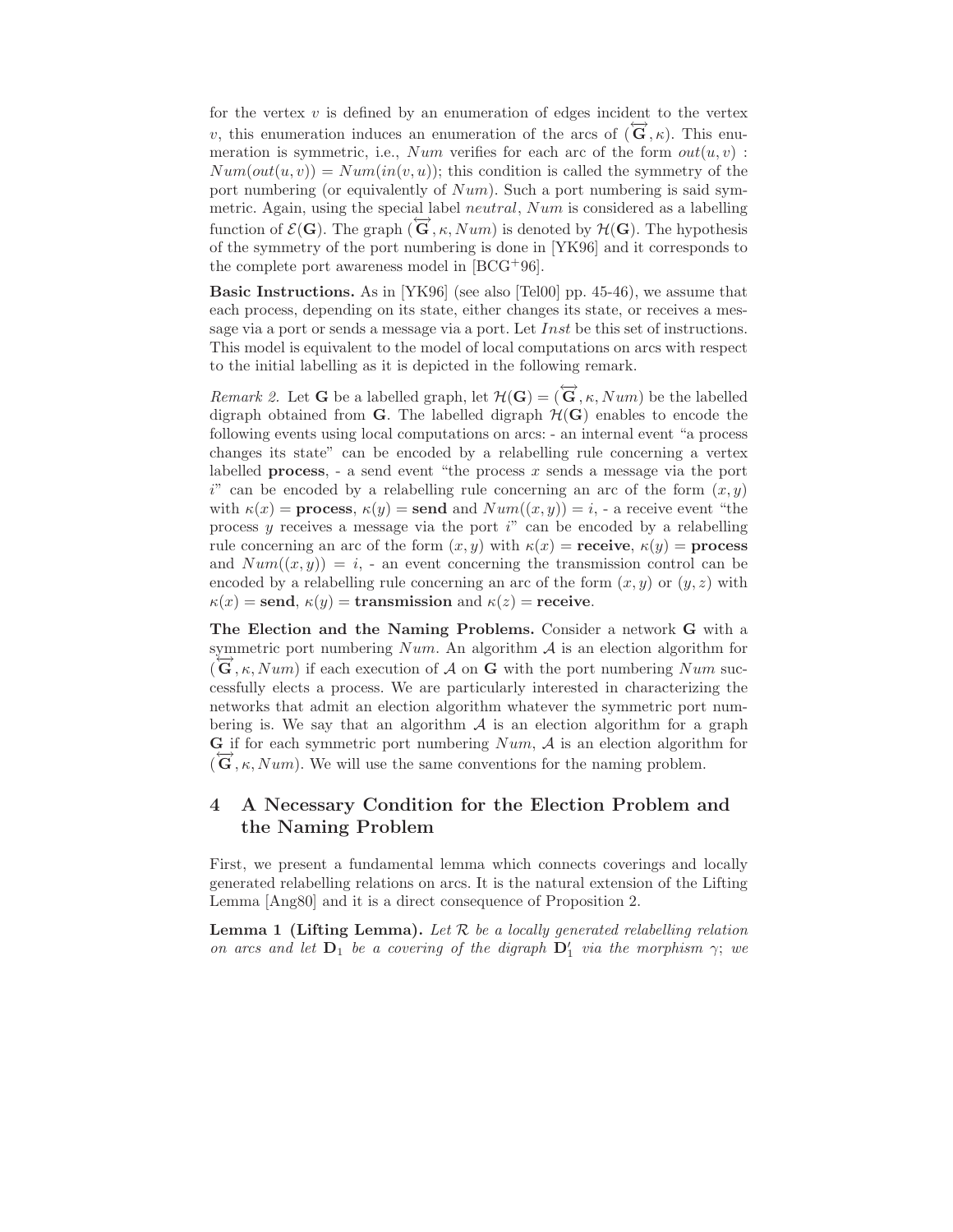assume that  $D'_1$  has no self-loop. If  $D'_1 \mathcal{R}^* D'_2$  then there exists  $D_2$  such that  $\mathbf{D}_1 \mathcal{R}^* \mathbf{D}_2$  and  $\mathbf{D}_2$  is a covering of  $\mathbf{D}'_2$  via  $\gamma$ .

As a direct consequence of this lemma and of Proposition 1, if  $D_2$  is a proper covering of  $\mathbf{D}'_2$ , each label that appears in  $\mathbf{D}'_2$  appears at least twice in  $\mathbf{D}_2$  and therefore, we have the following result.

**Proposition 3.** Let  $G$  be an undirected labelled graph. Let  $Num$  be a port numbering of G. If the labelled digraph  $(\tilde{G}, \kappa, Num)$  is not covering prime then there is no election algorithm and no naming algorithm for the graph  $G$  with Num as port numbering using Inst as set of basic instructions.

The election algorithm must work whatever the symmetric port numbering is. Let  $(\vec{G}, \kappa)$  be a covering of  $(\vec{G}', \kappa')$ , and let Num be a local enumeration of arcs incident to vertices labelled **process** in the graph  $(\vec{G}', \kappa')$ . The labelling Num induces a port numbering of  $(\overline{\mathbf{G}}, \kappa)$  which is not necessarily symmetric (see the example in Figure 3).



Fig. 3. There exists exactly one digraph  $B_3$  such that  $Dir(K)$  is a covering of  $B_3$ : it is the 3-bouquet (the digraph with one node and three self-loops [BV02]). Thus  $\mathcal{E}'(Dir(K))$  is a covering of  $\mathcal{E}'(B_3)$  (Remark 1). It is easy to verify that no lifting of a local enumeration of arcs of  $\mathcal{E}'(B_3)$  gives a symmetric port numbering of  $\mathcal{E}'(Dir(K))$ . Thus  $Dir(K)$  is symmetric covering prime although it is not covering prime (see Definition 4). It follows from Theorem 1 that a naming algorithm exists for the graph K.

Before the next propositions we need two definitions [BV02]:

**Definition 3.** Let  $D_1$  and  $D_2$  be two symmetric labelled digraphs, let  $Sym_1$ and  $Sym_2$  be symmetric relations of  $D_1$  and  $D_2$ ,  $D_1$  is a covering of  $D_2$  modulo  $Sym_1$  and  $Sym_2$  if there exists a morphism  $\varphi$  such that  $D_1$  is a covering of  $D_2$ via  $\varphi$  and  $\varphi \circ Sym_1 = Sym_2 \circ \varphi$ .

**Definition 4.** Let  $D_1$  be a symmetric digraph,  $D_1$  is symmetric covering prime if whenever there exists a symmetric relation  $Sym_1$  of  $D_1$ , a symmetric digraph  $D_2$  with a symmetric relation  $Sym_2$  of  $D_2$  such that  $D_1$  is a covering of  $D_2$ modulo  $Sym_1$  and  $Sym_2$  then  $D_1$  is isomorphic to  $D_2$ .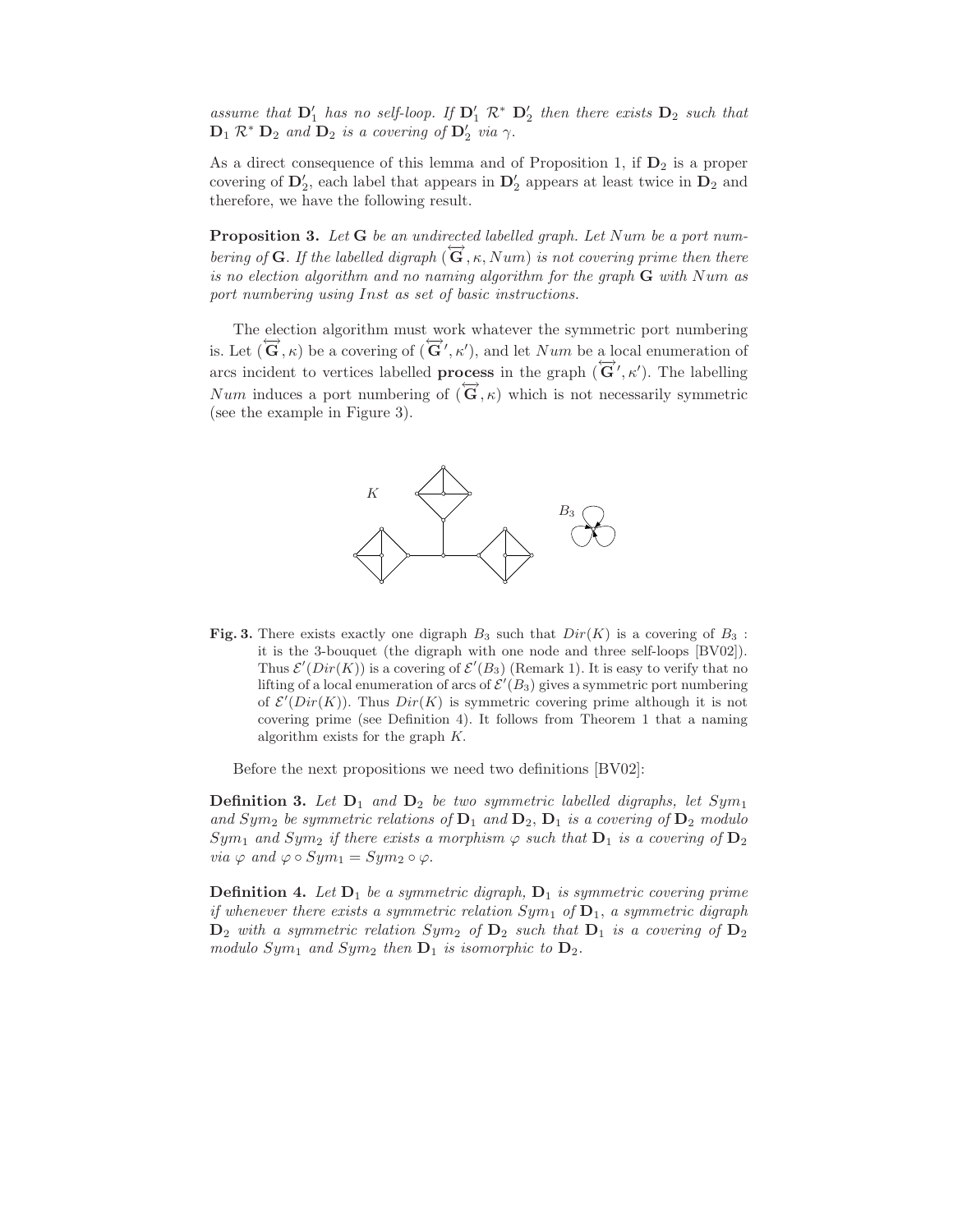From these definitions, there exists a symmetric port numbering  $Num$  of  **such** that  $(\tilde{\mathbf{G}}, \kappa, Num)$  is not covering prime if and only if  $Dir(\mathbf{G})$  is not symmetric covering prime. Finally:

**Proposition 4.** Let G be an undirected graph. If the labelled digraph  $Dir(G)$  is not symmetric covering prime then there is no election algorithm and no naming algorithm for the graph G using Inst as set of basic instructions.

As immediate consequences of this result we deduce two classical results: there exists no deterministic election algorithm in an anonymous network of two processes that communicate by asynchronous message passing ([Tel00] p. 316) and more generally there exists no deterministic algorithm for election in an anonymous ring of known size ([Tel00] Theorem 9.5 p. 317) (sketches of the proofs are given in Figure 1 and in Figure 2).

#### 5 A Mazurkiewicz-like Algorithm

The aim of this section is to prove the main result of this work:

**Theorem 1.** Let G be a graph. There exist an election algorithm and a naming algorithm for  $G$  if and only if  $Dir(G)$  is symmetric covering prime.

The necessary part is Proposition 4, the following algorithm proves the other part. In [Maz97] Mazurkiewicz presents a distributed enumeration algorithm for non-ambiguous graphs (see also [GMM04]). The computation model in [Maz97] allows relabelling of all vertices in balls of radius 1. In the following we adapt Mazurkiewicz algorithm to graphs with port numbering and using Inst as set of basic instructions. We shall denote our algorithm M.

**Description of M.** We first give a general description of the algorithm  $\mathcal M$ applied to a labelled graph  $G$  equipped with a port numbering  $Num$ . We assume that **G** is connected. Let  $\mathbf{G} = (G, \lambda)$  and consider a vertex  $v_0$  of G, and the set  $\{v_1, ..., v_d\}$  of neighbours of  $v_0$ . During the computation, each vertex  $v_0$  will be labelled by a pair of the form  $(\lambda(v_0), c(v_0))$ , where  $c(v_0)$  is a triple  $(n(v_0), N(v_0), M(v_0))$  representing the following information obtained during the computation (formal definitions are given below):  $n(v_0) \in \mathbb{N}$  is the *number* of the vertex  $v_0$  computed by the algorithm,  $N(v_0) \in \mathcal{N}$  is the local view of  $v_0$ , this view can be either empty or it is a set of the form:  $\{((n(v_i), p_{s,i}, p_{r,i}), \lambda(v_i)) | 1 \le i \le d\},\$  $M(v_0) \subseteq L \times \mathbb{N} \times \mathcal{N}$  is the mailbox of  $v_0$  containing the whole information received by  $v_0$  at previous computation steps. Let  $(((n(v_i), p_{s,i}, p_{r,i}), \lambda(v_i))1 \leq i \leq d)$  be the local view of  $v_0$ . For each i,  $(n(v_i), p_{s,i}, p_{r,i})$  encodes a neighbour  $v_i$  of  $v_0$ , where:  $n(v_i)$  is the number of  $v_i$ ,  $v_i$  has sent its number to  $v_0$  via the port  $p_{s,i}$ , and  $v_0$  has received this message via the port  $p_{r,i}$ . Each vertex v gets information from its neighbours via messages and then attempts to calculate its own number  $n(v)$ , which will be an integer between 1 and  $|V(G)|$ . If a vertex v discovers the existence of another vertex  $u$  with the same number, then it compares its own label and its own local view with the label and the local view of u. If the label of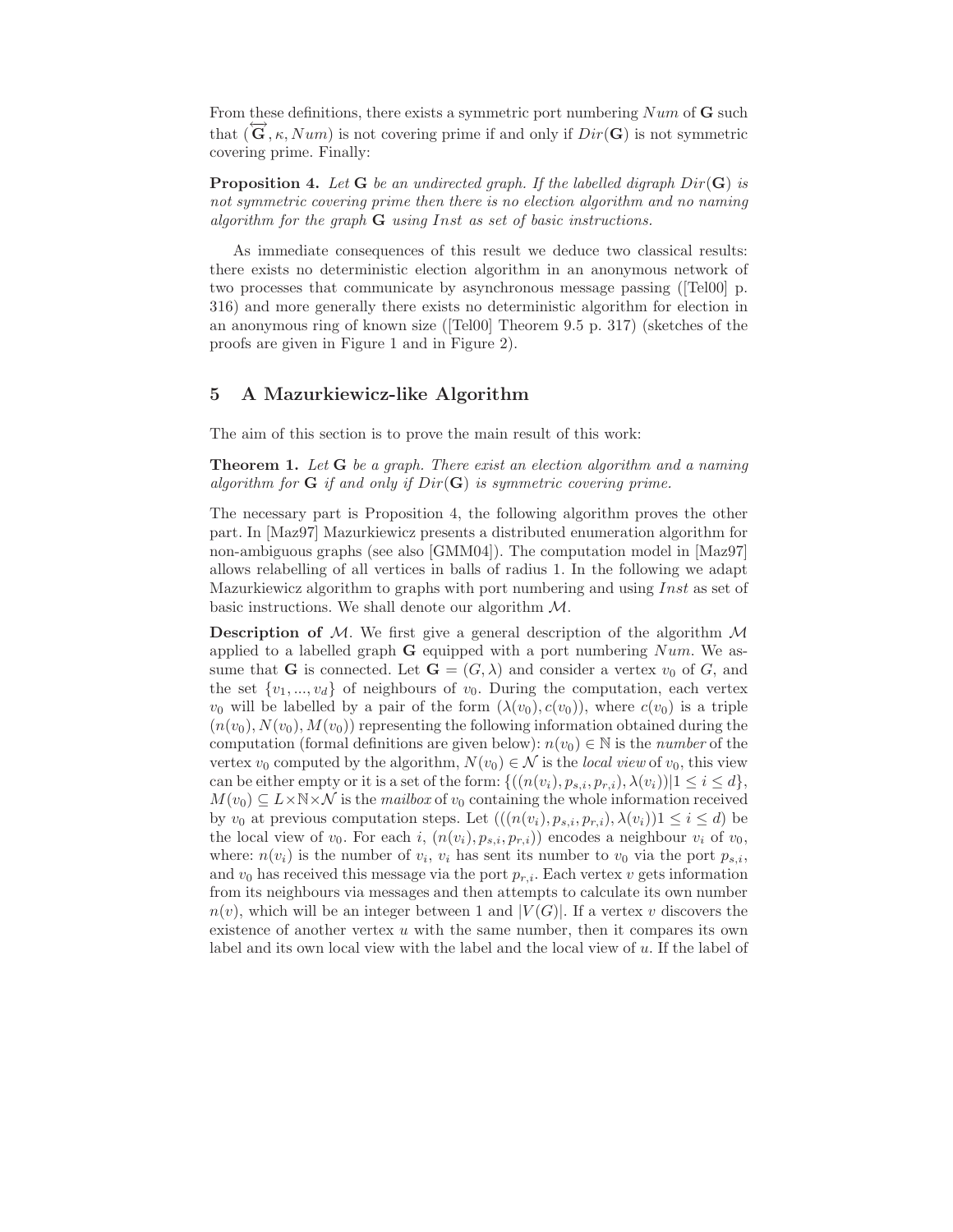u or the local view of u is "stronger", then v chooses another number. Each new number, with its local view, is broadcasted again over the network. At the end of the computation, it is not guaranteed that every vertex has a unique number, unless the graph  $(\overline{\mathbf{G}}, \kappa, Num)$  is covering prime. However, all vertices with the same number will have the same label and the same local view.

| <b>Algorithm 1:</b> The algorithm $M$ .                                                                                                |
|----------------------------------------------------------------------------------------------------------------------------------------|
| Var : $n(v_0)$ : integer init 0;                                                                                                       |
| $N(v_0)$ : set of local view init $\emptyset$ ;                                                                                        |
| $N:$ set of local view :                                                                                                               |
| $M(v_0)$ : mailbox init $\emptyset$ ;                                                                                                  |
| $M, M_a$ : mailbox;                                                                                                                    |
| $\lambda(v_0), c_a, l$ : element of L;                                                                                                 |
| $i, x, p, q, n_a$ : integer;                                                                                                           |
| $I_0: \{n(v_0)=0\}$ and no message has arrived at $v_0$                                                                                |
| begin                                                                                                                                  |
| $n(v_0) := 1;$                                                                                                                         |
|                                                                                                                                        |
| $M(v_0) := \{ (\lambda(v_0), 1, \emptyset) \};$<br>for $i := 1$ to $deg(v_0)$ do send $\lt (n(v_0), M(v_0)), i > \text{via port } i ;$ |
| end                                                                                                                                    |
| $\mathbf{R}_0$ : {A message < mes= $(n_a, M_a)$ , $p >$ has arrived at $v_0$ from port $q$ }                                           |
| begin                                                                                                                                  |
| $M := M(v_0);$                                                                                                                         |
| $M(v_0) := M(v_0) \cup M_a;$                                                                                                           |
| if $((x, p, q) \notin N(v_0)$ for some x) then                                                                                         |

 $N(v_0) := N(v_0) \cup \{(n_a, p, q)\};$ if  $((x, p, q) \in N(v_0)$  for some  $x < n_a)$  then  $N(v_0) := (N(v_0) \setminus \{(x, p, q)\}) \cup \{(n_a, p, q)\};$ if  $(n(v_0) = 0)$  or  $(n(v_0) > 0$  and there exists  $(l, n(v_0), N) \in M(v_0)$ such that  $(\lambda(v_0) <_L l)$  or  $((\lambda(v_0) = l)$  and  $(N(v_0) \prec N)))$  then  $n(v_0) := 1 + \max\{n \in \mathbb{N} \mid (l, n, N) \in M(v_0) \text{ for some } l, N\};$  $M(v_0) := M(v_0) \cup \{(\lambda(v_0), n(v_0), N(v_0))\};$ if  $(M(v_0) \neq M)$  then **for**  $(i := 1 \text{ to } deg(v_0))$  do send  $\lt (n(v_0), M(v_0)), i > \text{via port } i;$ end

An Order on Local Views. We assume for the rest of this paper that the set of labels  $L$  is totally ordered by  $\lt_L$ . Consider a vertex  $v$  such that the local view  $N(v) \in \mathcal{N}$  is the set  $\{(n_1, p_{s,1}, p_{r,1}), (n_2, p_{s,2}, p_{r,2}), \ldots, (n_d, p_{s,d}, p_{r,d})\}$ . We assume that for each  $i < d$ ,  $(n_{i+1}, p_{s,i+1}, p_{r,i+1}) <_{Lex} (n_i, p_{s,i}, p_{r,i})$  where  $\lt_{Lex}$ denotes the usual lexical order. We say that  $((n_1, p_{s,1}, p_{r,1}), (n_2, p_{s,2}, p_{r,2}), \ldots,$  $\dots (n_d, p_{s,d}, p_{r,d})$  is the ordered representation  $N_>(v_0)$  of the local view of  $v_0$ . Let  $\mathcal{N}_>$  be the set of such ordered tuples. We define a total order  $\prec$  on  $\mathcal{N}_>$  using the alphabetical order that induces naturally a total order on  $N$ . This order can also be defined on  $\mathcal N$  as follows:  $N_1 \prec N_2$  if the maximal element for the lexical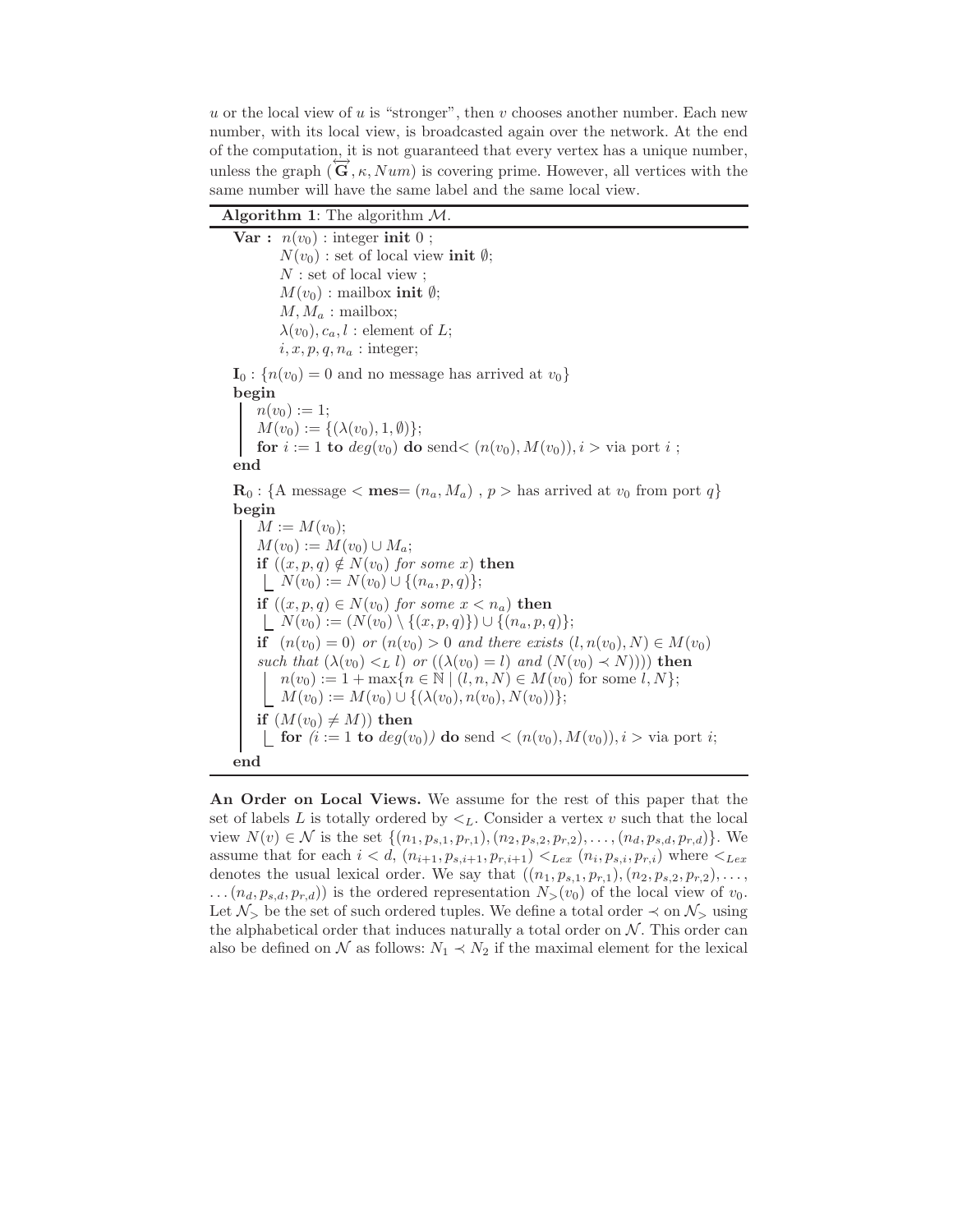order  $\lt_{Lex}$  of the symmetric difference  $N_1 \triangle N_2 = N_1 \cup N_2 \setminus N_1 \cap N_2$  belongs to  $N_2$ . If  $N(u) \prec N(v)$ , then we say that the local view  $N(v)$  of v is stronger than the one of u.

**The Final Labelling.** Let  $\mathbf{G} = (G, \lambda)$  be a connected labelled graph with the port numbering Num. If v is a vertex of G then the label of v after a run  $\rho$  of M is denoted  $(\lambda(v), c_{\rho}(v))$  with  $c_{\rho}(v) = (n_{\rho}(v), N_{\rho}(v), M_{\rho}(v))$  and  $(\lambda, c_{\rho})$  denotes the final labelling. Finally  $M$  verifies:

**Proposition 5.** Any run  $\rho$  of M on  $\mathbf{G} = (G, \lambda)$ , a connected labelled graph with the port numbering Num, terminates and yields a final labelling  $(\lambda, c_{\rho})$  verifying the following conditions for all vertices  $v, v'$  of  $G$ :

- 1. there exists an integer  $k \leq V(G)$  such that  $\{n_{\rho}(v) \mid v \in V(G)\} = [1, k].$
- 2.  $M_{\rho}(v) = M_{\rho}(v').$
- 3.  $(\lambda(v), n_{\rho}(v), N_{\rho}(v)) \in M_{\rho}(v')$ .
- 4. Let  $(l, n, N) \in M_\rho(v')$ . Then  $\lambda(v) = l$ ,  $n_\rho(v) = n$  and  $N_\rho(v) = N$  for some vertex v if and only if there is no triple  $(l', n, N') \in M_\rho(v')$  with  $l <_L l'$  or  $(l = l'$  and  $N \prec N'$ ).
- 5.  $n_{\rho}(v) = n_{\rho}(v')$  implies  $(\lambda(v) = \lambda(v')$  and  $N(v) = N(v')$ .

Consider a graph G that is symmetric covering prime. For each port numbering Num, the graph  $(\overline{G}, \kappa, Num)$  is covering prime and then from Proposition 5, at the end of the computation, each vertex  $v \in V(G)$  has a unique number  $n(v)$ . Moreover, once a vertex gets a number  $n(v) = |V(G)|$ , it knows that all the vertices have a unique identifier, it can take the label elected and broadcast the information. Theorem 1 follows from Proposition 5 and the impossibility results of the previous section.

Remark 3. The proof of this proposition uses increasing properties and invariant properties as in [Maz97]. In particular, the number  $n(v)$  (resp. the mailbox  $M(v)$  can only increase for the order  $\leq$  (resp. for  $\subseteq$ ) during the computation. Consequently, if a message  $m_1 = (n_1(v), M_1(v), p)$  has been sent before  $m_2 = (n_2(v), M_2(v), p)$  by a vertex v to a node w is such that  $m_2$  arrives before  $m_1$ , then when the message  $m_1$  is read by  $w$ ,  $M_1(v) \subsetneq M_2(v) \subseteq M(w)$ and  $n_1(v) \leq n_2(v)$ . Consequently, this message does not modify the state of the vertex  $w$  and can be considered as ignored by the vertex  $w$ . We can therefore deduce that Algorithm 1 does not require ordering of messages, that is, it does not require that messages are received in the same order that they have been sent.

Remark 4. Note that not all the elements of  $M(v)$  are useful during the whole computation. In fact, for all  $(n, l_1, N_1), (n, l_2, N_2) \in M(v)$ , if  $l_1 <_L l_2$  or  $l_1 = l_2$ and  $N_1 \prec N_2$ , we can remove  $(n, l_1, N_1)$  from  $M(v)$ . Consequently, if we remove all such elements of  $M(v)$ , we get for each number n exactly one element in  $M(v)$ . If we can encode the labels l of L with  $O(\log |V(G)|)$  bits, then the size of the mailbox of v is  $O(|E(G)| \log |V(G)|)$  and therefore, the size of the messages is also  $O(|E(G)| \log |V(G)|)$ . Moreover, we can show that the total number of messages sent during the computation is  $O(|E(G)|^2 |V(G)|)$  and therefore the amount of information sent all over the network during the computation is polynomial in the size of the network.